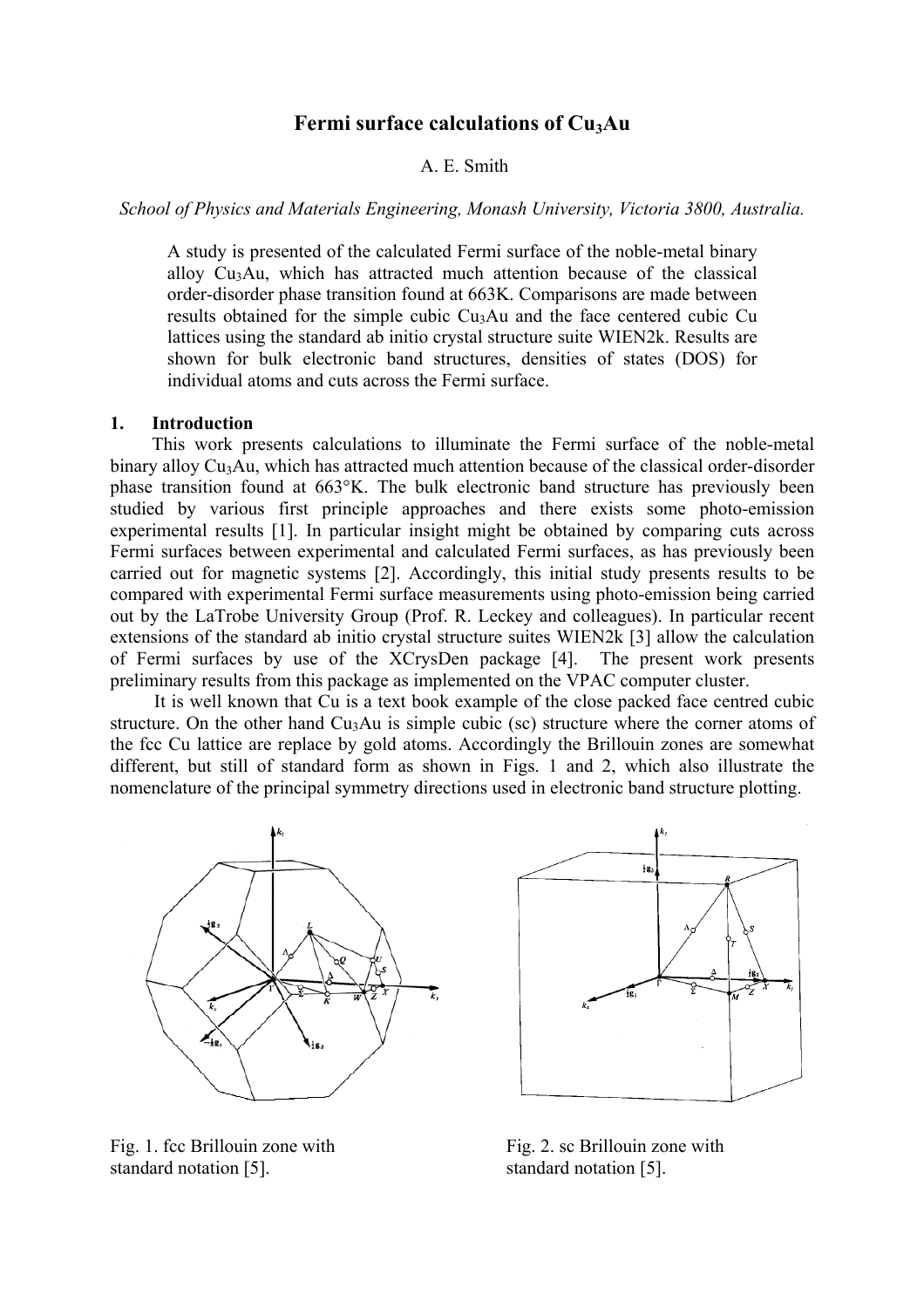## **2. Method of Calculation and Results**

Calculations have been performed using the WIEN2k ab initio crystal properties computer suite [3]. The calculations are performed with experimentally determined lattice parameters in the density functional picture, using the generalized gradient approximation (GGA) with the linearised augmented plane wave plus new local orbitals method (LAPW +lo). In particular, they allow the identification of electronic structure with atomic orbitals.

Fig. 3 compares results of electronic band structure calculations for  $Cu<sub>3</sub>Au$  (left) with Cu (right). The Cu results can be divided into three energy regions, with nearly free electron behaviour at both high and low energies, but with flat bands in the middle range around the Fermi level. On the other hand Cu<sub>3</sub>Au shows more features and in particular more than one band intersects the Fermi level.



Fig. 3 Comparison of electronic band structure for Cu<sub>3</sub>Au (left) with Cu (right). Note that in the case of  $Cu<sub>3</sub>Au$  more than one band intersects the Fermi level denoted by  $E<sub>F</sub>$ . The principal symmetry directions are as denoted in Figs. 1 and 2 respectively.

It is possible to assign atomic orbitals to the various bands by considering the contributions from the density of states (DOS) of the contributions from the Cu and Au atoms as shown in Figs. 4 and 5. Inspection of the figures suggest that the upper part of the conduction bands are dominated by the Cu states, whilst the lower part is dominated by the Au states [1]. Compared with earlier work [1] the present calculation extends this interpretation as it covers more of the Brillouin zone.



Fig. 4. Contribution of Cu and Au sites Fig. 5. Contribution of Cu and Au sites in Cu<sub>3</sub>Au total DOS versus energy in eV.  $\qquad \qquad$  in Cu<sub>3</sub>Au total DOS versus energy in



eV.